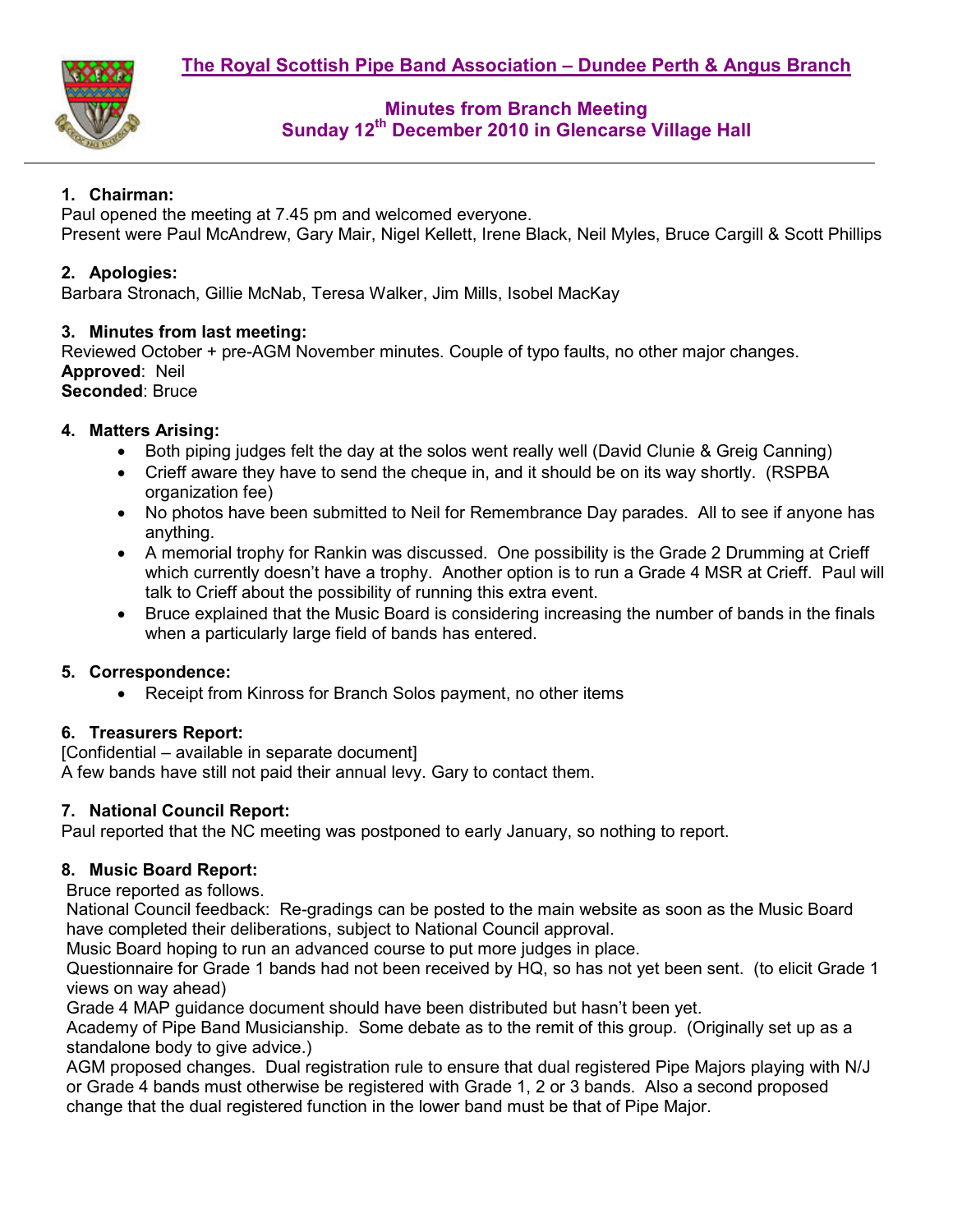

**Minutes from Branch Meeting Sunday 12th December 2010 in Glencarse Village Hall** 

Looking at making crit sheets available to bands who are disqualified for whatever reason, because placings / scores are no longer shown on the sheets. Another proposed change about how to deal with ties, just to bring World Drumming Solos in line with everything else.

Dual Registration trial currently ongoing in Northern Ireland branch for drummers of higher bands to be able to also register as Leading Drummers of Grade 4 bands.. No current comment as interim feedback is not yet back.

| <b>Contest</b>        | <b>Scottish</b>  | <b>British</b>   | European         | Worlds           | Cowal            |
|-----------------------|------------------|------------------|------------------|------------------|------------------|
| <b>Contest Date</b>   | $21-May$         | $25-J$ un        | $30 -$ Jul       | $13-Aug$         | $27 - Aug$       |
| <b>Contest Venue</b>  | <b>Dumbarton</b> | Annan            | <b>Belfast</b>   | <b>Glasgow</b>   | <b>Dunoon</b>    |
| <b>Grade Novice</b>   |                  |                  |                  |                  |                  |
| <b>Juvenile</b>       | <b>Selection</b> | <b>Selection</b> | <b>Selection</b> | <b>Selection</b> | <b>Selection</b> |
| <b>Grade 4B</b>       | <b>Selection</b> | <b>Selection</b> | <b>Selection</b> | <b>Selection</b> | <b>Selection</b> |
| <b>Grade 4A</b>       | <b>MSR</b>       | <b>MSR</b>       | <b>MSR</b>       | <b>MSR</b>       | <b>MSR</b>       |
| <b>Grade Juvenile</b> | <b>Medley</b>    | <b>MSR</b>       | <b>MSR</b>       | <b>MSR</b>       | <b>Medley</b>    |
| <b>Grade 3B</b>       | <b>MSR</b>       | <b>Medley</b>    | <b>Medley</b>    | <b>Medley</b>    | <b>MSR</b>       |
| <b>Grade 3A</b>       | <b>MSR</b>       | <b>Medley</b>    | <b>Medley</b>    | <b>Medley</b>    | <b>MSR</b>       |
| <b>Grade 2</b>        | <b>Medley</b>    | <b>MSR</b>       | <b>MSR</b>       | <b>MSR</b>       | <b>Medley</b>    |
|                       |                  |                  |                  | Medley $\&$      |                  |
| <b>Grade 1</b>        | <b>MSR</b>       | <b>Medley</b>    | <b>Medley</b>    | <b>MSR</b>       | <b>MSR</b>       |

Playing requirements for 2011 as per table below:

#### **9. AOCB:**

- **Website:** 
	- **a)** Neil presented some stats on website visitors.
	- **b)** Back-up for Neil. Nigel OK to do this and carry out a trial.
	- **c)** Official photos needed for Gary, Paul, etc.
	- **d)** "Contact us" section to include Gary and Nigel as back-ups.
	- **e)** 1 band still has nothing on website. Gary will contact relevant person to remind them.
	- **f)** All to remind their bands that they can and should review the info on the site and update.
	- **g)** One commercial organization asking to be added as a link, offering 10% discount to anyone coming to his site from our site. In general, no problems, and any future link requests to be brought to next meeting.
	- **h)** Anything to be sent to Neil in pdf, jpeg or html formats if possible.
	- **i)** Neil very keen to keep site up to date with photos, etc. Anyone with items to submit.
- **Mini-Bands:** 
	- a) Provisional booking made at Forfar Academy for **Sat 30th April**. This will be the Royal Wedding holiday weekend. But all agreed that we probably need to go with it as there aren't really any other suitable dates.
	- b) Nigel to send draft proposal for rules and entry form for review by committee
	- c) Gary to look into catering facilities in Forfar to see if any additional funding could be raised at the canteen to help fund the event